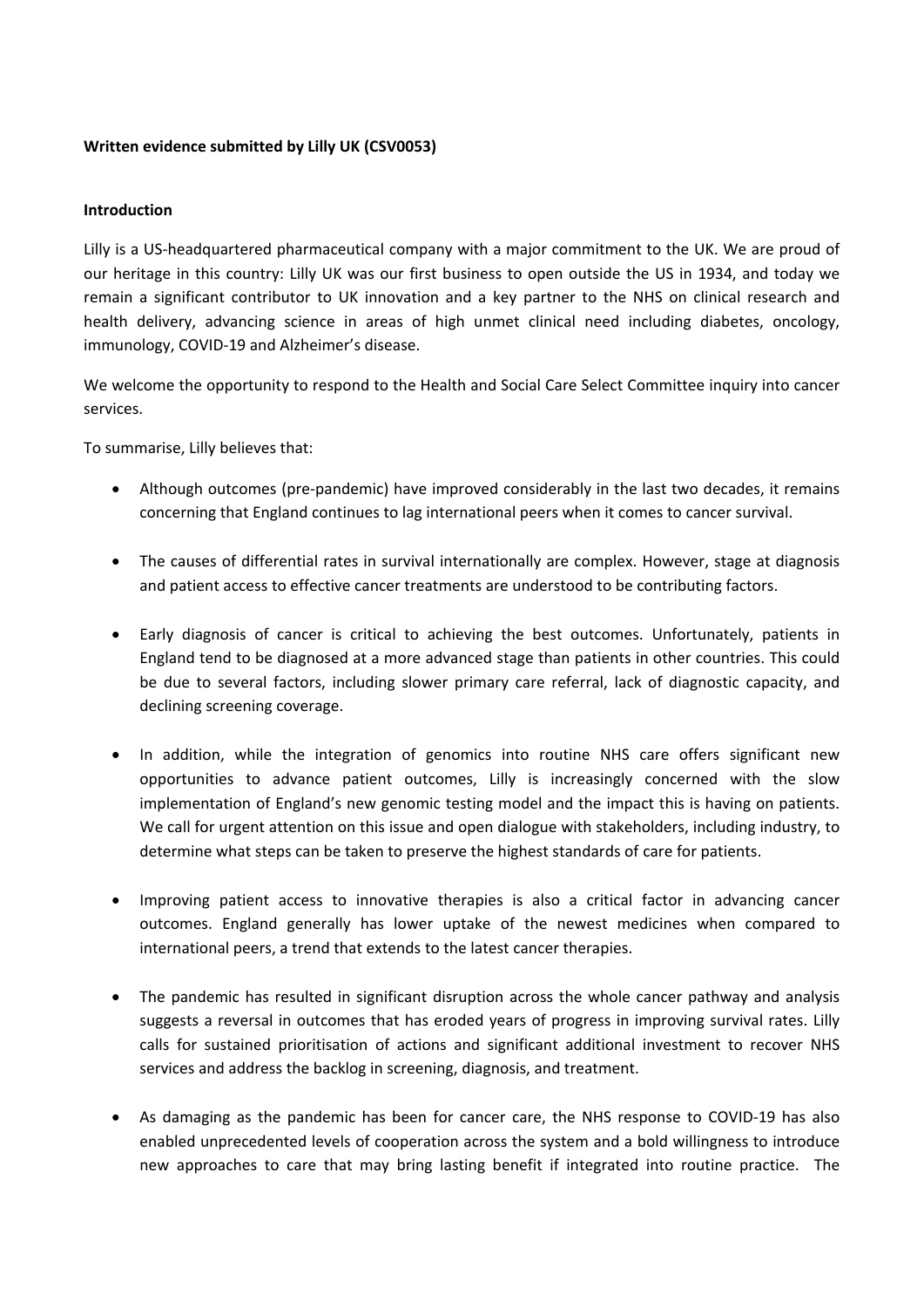expanded use of telemedicine is one such example. Focus should now be given to validating these approaches and developing best practice for their routine implementation in the clinic.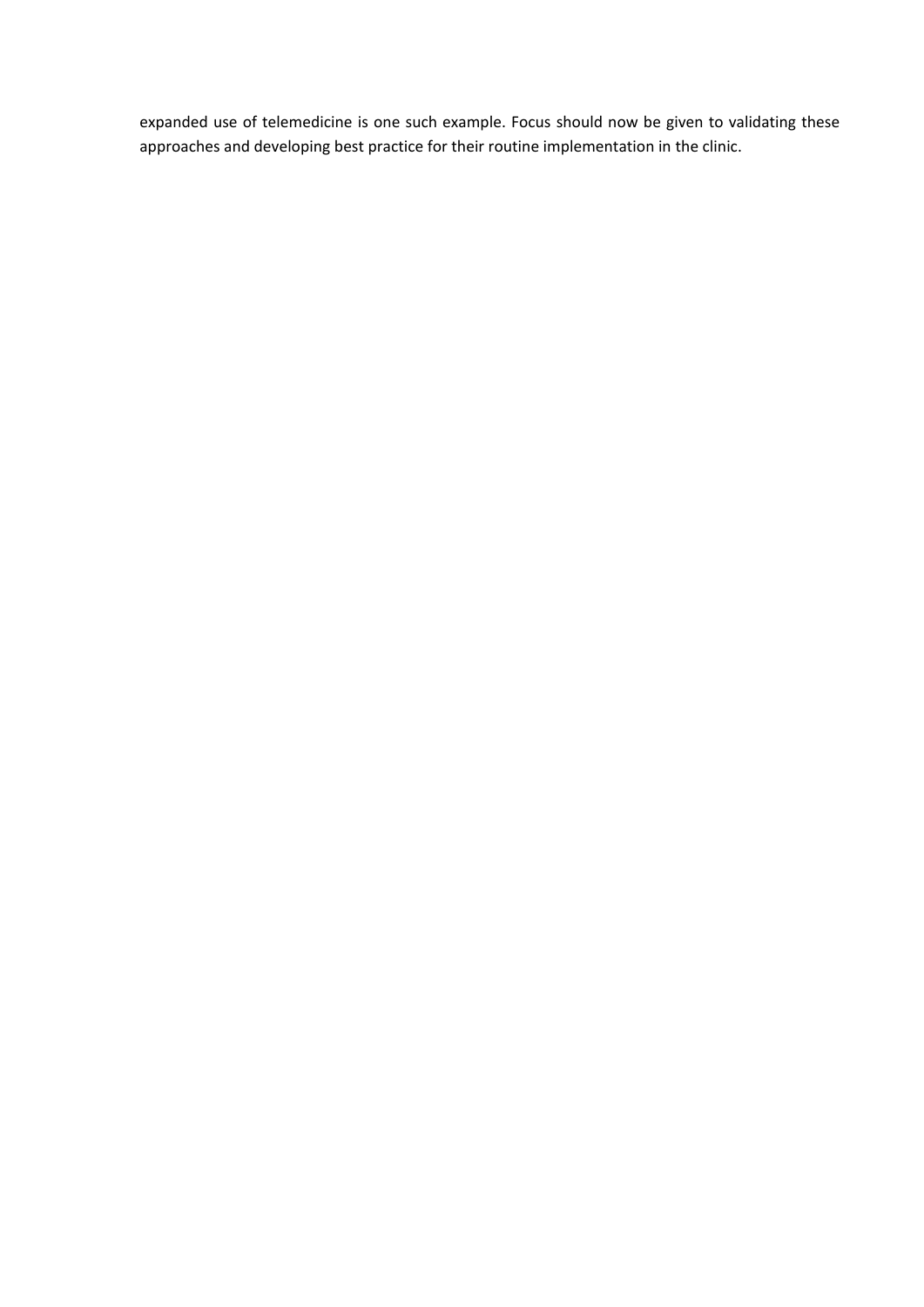# **Why do cancer outcomes in England – in particular survival – still lag behind comparable countries internationally?**

## Progress has been made, but disappointingly outcomes in England continue to lag international peers

- 1. Analysis of international comparisons in cancer outcomes shows continued improvements in cancer care across high-income nations globally.<sup>*i*</sup> Since the publication of the first cancer plan in 2000, England has experienced similar improvements in cancer outcomes: one year survival for all cancers improved by more than 10% between 2003 and 2018, while there were similar gains in five-year survival (9%) in the period between 2003 and 2014. Overall, survival rates have doubled in the last 40 years. The data consistently shows that more people than ever are surviving their disease, with the number of people alive in the UK having had a cancer diagnosis predicted to surpass 4 million by the end of the decade. II
- <span id="page-2-1"></span><span id="page-2-0"></span>2. Nevertheless, despite these advances, it remains disappointing that England continues to lag international peers when it comes to outcomes. For example:
	- 2.1. Breast cancer is the most prevalent cancer in women in the UK, with one woman diagnosed every 10 minutes. While UK wide improvements have been made in five-year survival in recent years, reaching 85.6% between 2002 and 2014, this is markedly lower than the US (90.2%), Australia  $(89.4%)$  and Japan  $(89.4%)$  for the same period.<sup>iii</sup>
	- 2.2. Lung cancer is the UK's biggest cancer killer, with more people dying of lung cancer every year in the UK than die from breast, bowel, bladder and cervical cancer combined. In the UK, 5-year lung cancer survival stands at 17.4% compared to 24.8% in Canada and 24.6% in Australia.<sup>[ii](#page-2-0)</sup>
	- 2.3. Colon cancer is the third most commonly diagnosed cancer worldwide. The UK has the poorest colon cancer outcomes amongst OECD countries, with five-year survival at 60% between 2010 to 2014 compared to 70% in Australia and 67.9% in Belgium over the same period.<sup>[iii](#page-2-1)</sup>

## Later diagnosis is a key factor behind differential rates of survival

- 3. The factors that lie behind differential rates in survival between England and other high-income countries are complex. However, there is consensus that later diagnosis is a key contributing factor.  $\dot{v}$ Patients diagnosed at an early stage are significantly more likely to survive cancer as their disease is more localised and easier to treat. Survival figures underline how important early detection is. For example, patients diagnosed with breast cancer at stage 1 have an almost 100% chance of surviving for one year after diagnosis compared to just 66% for those diagnosed at stage 4. In lung cancer, where small delays in diagnosis and treatment can have a significant impact on prognosis, five-year survival stands at around 40% if diagnosed at the earliest stage of disease (stage 1) compared to less than 10% if diagnosed at the latest stage (stage 4). The data is even more pronounced for colorectal cancer, with more than 90% five-year survival if diagnosed at stage 1 compared to less than 10% at stage 4. $\degree$
- 4. Late-stage diagnosis is thought to be a key factor in differential survival rates across high-income countries. For example, analysis has also shown correlation between five-year survival in breast cancer and differences in stage of diagnosis across different European countries.<sup>vi</sup> For lung cancer in particular, England is known to have a higher proportion of patients diagnosed with later stage disease than when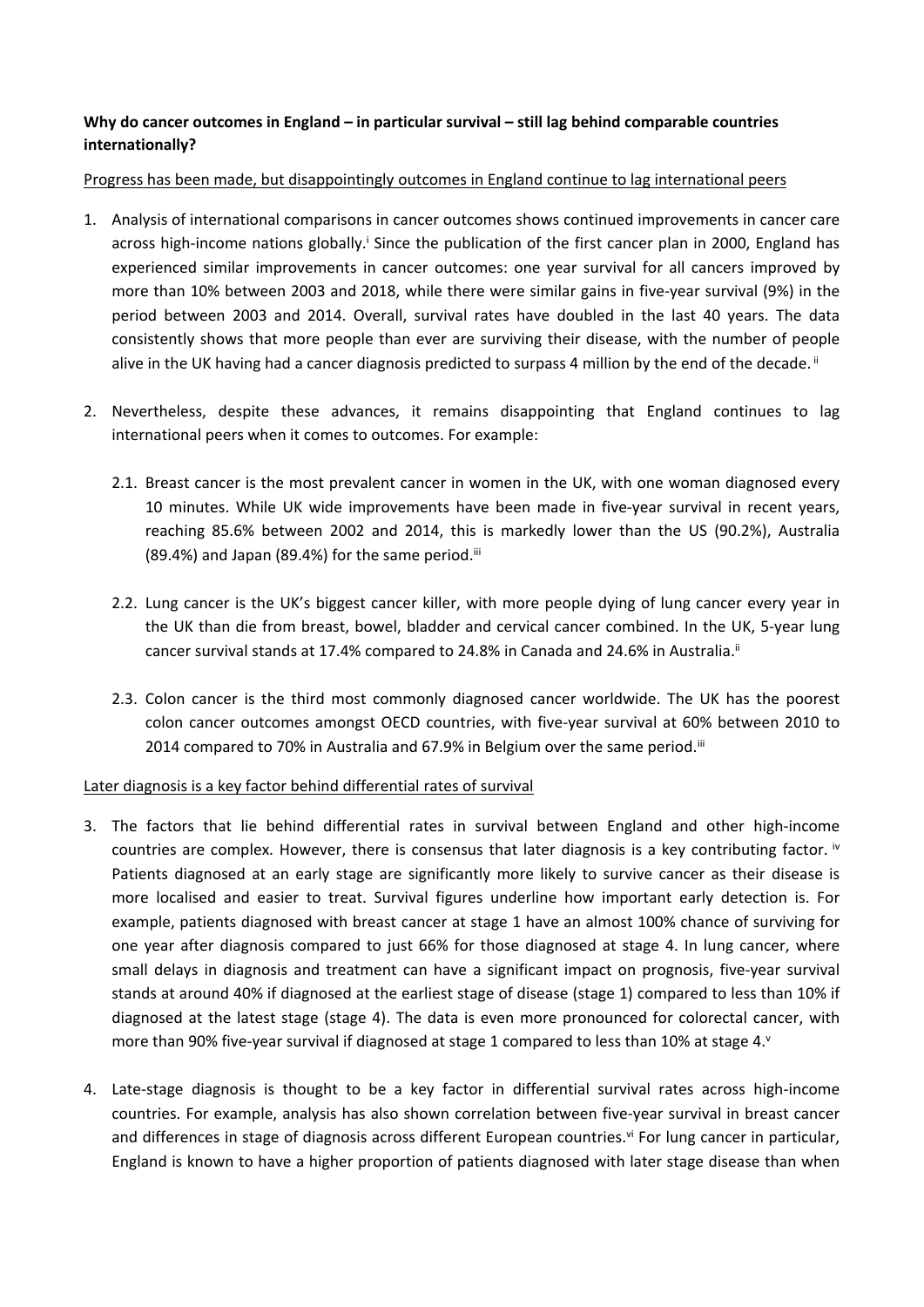compared to international peers. For example, 20.3% of non-small cell lung cancer is diagnosed at stage 1 or 2 in England compared to 25% in Canada.<sup>vii</sup> In England, a fifth of all cancers are diagnosed via an emergency route (for example via A&E or an emergency GP referral) which often means the cancer is picked up later and has already progressed to the latter stages of disease.<sup>viii</sup>

- 5. There are several potential reasons for later stage diagnosis in England, including:
	- 5.1. **Assessment in primary care:** A patients' first point of contact with the NHS will typically be in primary care. However, 15% of patients report seeing their GP three or four times before being referred for cancer tests. Some patients (9%) even report five or more visits before a referral is made.<sup>ix</sup> It is important to recognise that assessment of possible cancer symptoms, many of which can just as easily relate to benign conditions, is difficult and complex. Nevertheless, international data shows that GPs in England report lower readiness to refer patients with potential cancer symptoms to specialist care when compared to peers in countries with better cancer survival rates such as Australia, Canada, Sweden and Norway, suggesting there remains further opportunity in England to better support GPs in providing swift referral for suspected cancer cases.<sup>x</sup>
	- 5.2. **Lack of capacity in diagnostic services:** Patient assessment can also be slowed by inadequate access to and capacity in diagnostic services. The UK has the third lowest number of CT scanners per million population in the OECD at 9 per million inhabitants. This compares to 40 per million inhabitants in Denmark, 26.6 per million inhabitants in the US, and 18.8 per million inhabitants in Germany. Similarly, the UK has around 18.8 MRI machines per million population compared to 55.2 in Japan, 34.6 in Germany, and 34.6 in the US.  $xi$
	- 5.3. **Workforce shortages in radiology:** A confounding factor in the lack of capacity in diagnostic services is an acute workforce shortage in radiology. The Royal College of Radiologists reports that in England, the consultant radiologist shortage is 35% short staffed and needs at least another 1,613 full time consultants to keep up with safe staffing quotas. Xii In its latest workforce census (conducted before COVID-19), the College reports that approximately three quarters of trusts in England do not feel there are enough consultant radiologists to meet demand and deliver safe and effective patient care.
	- 5.4. **A gradual decline in screening coverage:** Cancer screening can help detect the early signs of disease even in patients who are not yet experiencing noticeable symptoms and national screening programmes for breast, cervical, and bowel cancer are predicted to save around 9000 lives each year. Despite this, breast screening coverage in England has been slowly declining across the whole of the UK from a peak of 76.4% of the eligible population in 2012/13 to 74.2% in 2019/20.xiii

#### More needs to be done to speed referral and diagnosis

6. Early diagnosis is crucial to securing the best cancer outcomes and even the smallest delay can have a big impact on a patient. Furthermore, it is worth noting that swift diagnosis and early intervention often means treatment is shorter and less complex, with reduced side-effects for the patient, meaning early diagnosis not only leads to better outcomes but also better treatment experience for the patient with less time spent in hospital. Intervention in the earlier stages of disease is also less costly and puts reduced demand on healthcare resources.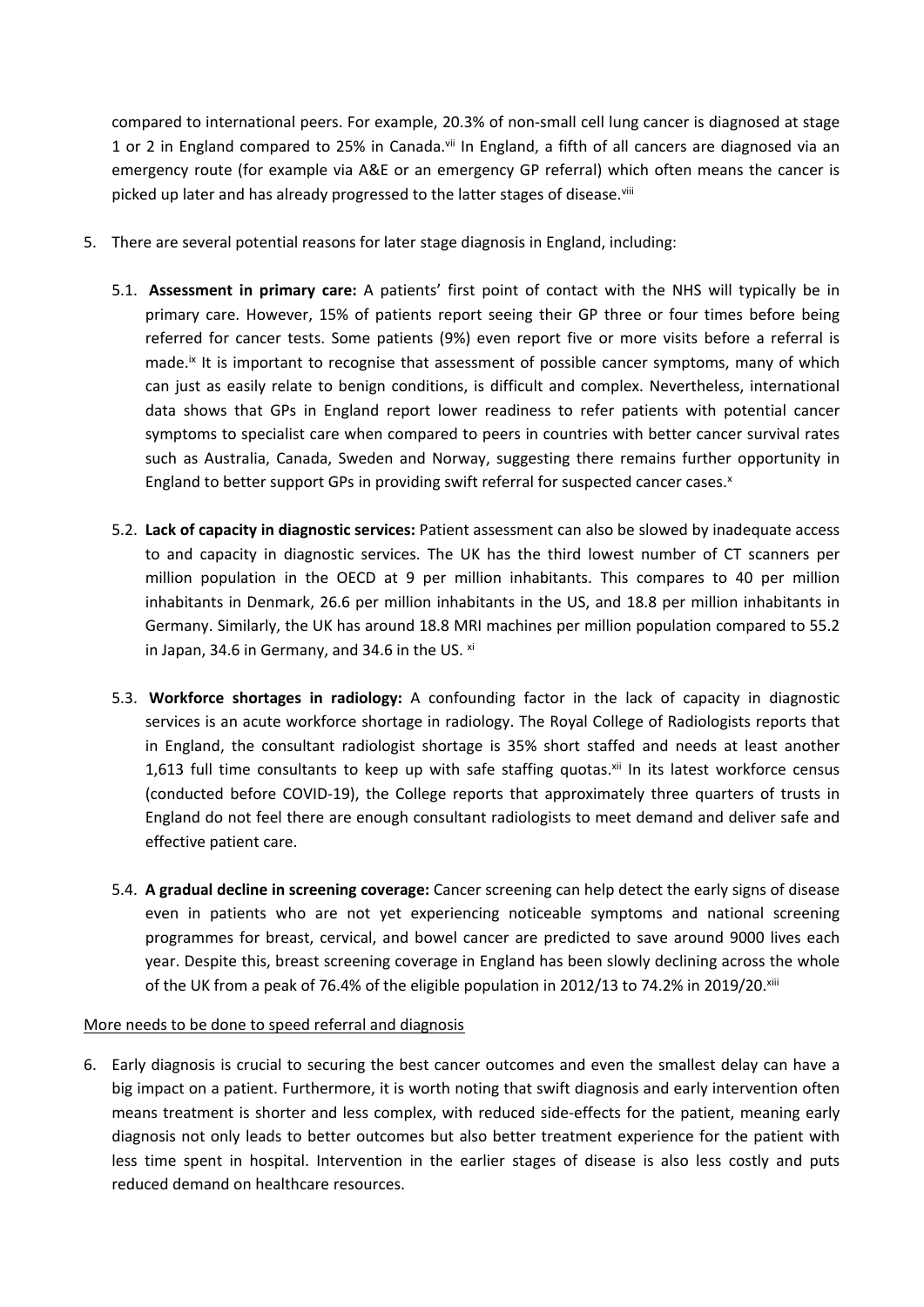- 7. Lilly welcomes the ambition set out in the Long-Term Plan to increase the proportion of cancers diagnosed at stages 1 and 2 from half now to three-quarters by 2028. However, this will require a determined and multi-layered effort to speed referral and diagnosis and ensure patients are receiving the best treatment. Lilly recommends focus in the following areas:
	- 7.1. Primary care is often the first port of call for patients in the health system and GPs play an important "gatekeeper" role to more specialist NHS services. However, primary care professionals need enhanced support to facilitate faster referral to diagnostic services and specialist care for suspected cancer cases.
	- 7.2. There is a critical lack of capacity in diagnostic services coupled with a workforce shortage in radiology that requires significant investment to resolve if cancer outcomes are to be improved.
	- 7.3. Patient screening programmes are an important means of identifying cancer patients early, sometimes before discernible symptoms appear. However, screening coverage has been trending downward for the last decade. Every effort should be made to increase participation in these programmes, including through national public awareness campaigns.

## The NHS must also position itself to make best use of transformative technologies, including genomics

- 8. In addition to conventional forms of diagnostic technology, the NHS must be positioned to make best use of emerging areas of science that can bring significant benefit to patient care, including genomics. Genomics has profoundly changed how we understand and treat different cancers and is critical in providing clinicians with a clearer picture of which targeted medicines will be most effective. Genomics is crucial to paving the way for new personalised treatments which target specific mutations or genetic alterations identified via genomic analysis. These therapies open new avenues for treatment of cancer patients that can help save and prolong lives and reduce long-term healthcare costs for the NHS. Genomic approaches also provide insight that can help avoid use of treatments that might otherwise be less effective for a particular patient or have unwanted and harmful side effects.
- 9. The UK has long been recognised as a leader in genomics, a status that has been further underlined during the COVID-19 pandemic. However, Lilly is increasingly concerned with the slow implementation of England's new genomic testing model for patients in the NHS. This new model seeks to centralise laboratory provision for genomic testing via seven regional Genomic Laboratory Hubs (GLHs), however transition has been challenging with significant operational difficulties and the Hubs are currently not operating as required with slow turnaround times and high failure rates on analysis.
- 10. Lilly fully supports the Government's ambitions to establish a genomic medicine service and to implement genomic analysis into routine NHS care. Genomic approaches are critical to bringing the best science to bear on cancer, offering new treatment options for cancer patients in areas of high unmet clinical need. However, we believe problems associated the implementation of genomic testing via the GLHs, which are leading to significant delays in patients receiving their test results, is rapidly becoming a serious situation requiring urgent attention in order to safeguard patient care. Swift diagnosis is crucial to delivering the highest quality care to patients with a time sensitive condition like cancer and we would encourage the committee to bring scrutiny on this issue. Lilly believes the current approach in England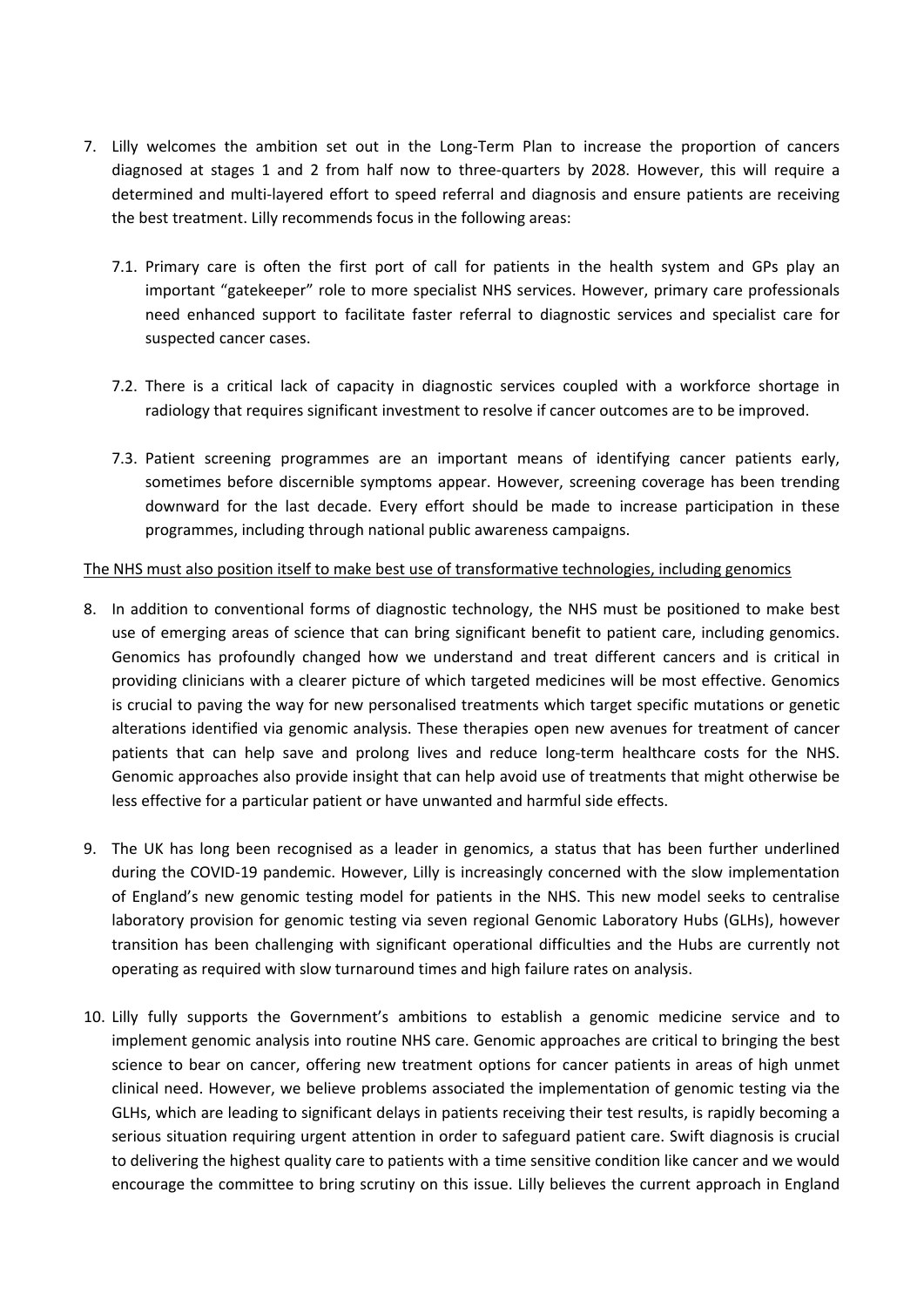will not resolve these challenges for some time and we would support open dialogue with the Department of Health and Social Care to discuss how we can overcome immediate challenges in the GLH model and work together towards the longer-term sustainability of the centralisation of genomic testing in England.

## Improving patient access to innovative therapies is a critical factor

- 11. Patient access to effective treatment is another factor contributing to differential cancer survival. New cancer medicines have contributed to significant improvements in cancer outcomes in recent decades, with novel therapies increasingly targeted to discrete patient populations with increased effectiveness and improved side effect profile. Nevertheless, uptake of NICE approved medicines in the UK is generally lower in the years after launch than in other countries. For example, the latest OLS competitive indicators show that median per-capita uptake of NICE-approved medicines in the first year of launch is just over half (56%) of what it is in a basket of international comparators. $x^{i}$
- 12. This trend extends into cancer medicines. The UK generally shows slower uptake of new cancer medicines compared to international peers, with research showing that across a sample of six commonly used cancer medicines UK patients on average have lower levels of access than patients in France, Germany, Italy, and Spain. The data also shows that for lung cancer in particular, despite the fact the UK generally provides the fastest access to new treatments, the level of subsequent uptake is amongst the lowest in the UK.xv
- 13. The recently published Life Sciences Vision commits to making the NHS one of the best places in the world to launch and spread new innovation and acknowledges the critical role of NHS England as a partner in delivering innovative treatments and technologies to patients. Delivering on the ambition of this vision will be key to improving health outcomes across the NHS, including in cancer. Likewise, the NHS must have in place the necessary structures and capabilities to fully utilise the promise of new medical innovation - in particular the necessary diagnostic services, including genomics, that are so critical in informing the best approach to patient care.

## **How will Covid-19 affect efforts to catch up to the best cancer outcomes internationally?**

- 14. It is now increasingly clear that alongside the impact of the pandemic on patients with COVID-19, disruption in NHS services has also had a devastating consequence for non-COVID patients, and particular those with cancer. Lilly is acutely concerned with the impact of COVID-19 on cancer patients, with early modelling suggesting the pandemic has led to a significant reversal in cancer outcomes in the UK. Analysis by Carnal Farrar, for example, finds five-year survival for lung cancer stands to drop from 16.2% in 2017 to 14.3% in 2020 while in breast cancer the figure is likely to decline further from 85% in 2017 to 81.2%. These figures suggest a reversal in outcomes that puts UK gains in cancer outcomes back by 2 and 8 years for lung and breast cancer respectively.xvi
- 15. The pandemic has caused significant disruption across the whole cancer pathway:
	- 15.1. **Screening:** Although there was no official suspension of screening programmes in England invitations from screening hubs were not sent out to patients and the service was effectively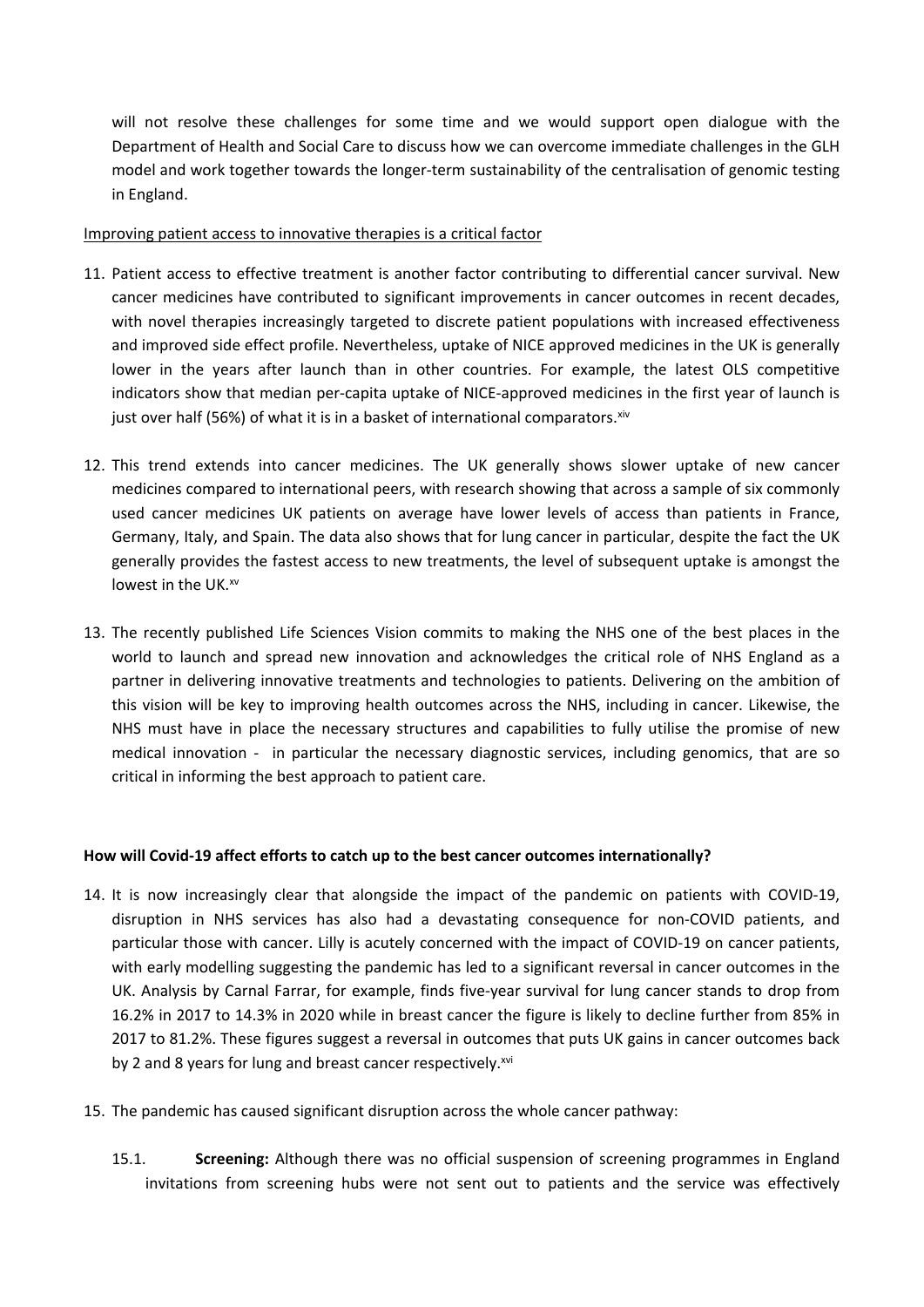stopped during the pandemic. For every week that these programmes were paused, approximately 210,000 people were not screened.xvii Up to a million women are thought to have missed out on breast cancer screening alone.xviii

- **15.2. Referrals:** Referrals from primary care were significantly disrupted during the pandemic. Urgent two-week wait referrals were particularly impacted, with a drop as high as 76% at some sitesxix and around 40% reduction for England as a whole. $xx$
- **15.3. Diagnosis:** The volume of CT scans performed in April, May, and June 2020 was 28% lower when compared to the same period the previous year while MRI scans were down 53%.xxi COVID-19 has further exacerbated the UK's pre-existing weakness in diagnostic capacity and lack of capacity is likely to hinder attempts to work through the significant cancer backlog.
- **15.4. Treatment:** Lilly has been encouraged by efforts to sustain safe delivery of care for at risk, immunocompromised, or otherwise vulnerable cancer patients. The utilisation of "covid free" hubs such as those at the Royal Marsden and the Christie have helped maintain capacity to deliver routine treatment through the pandemic. Likewise, adaptations made to the cancer care pathway that have allowed for treatment in outpatient or community settings, for example by enabling preferential prescribing of oral formulations rather than those taken via IV, have also been helpful. Nevertheless, treatment has been significantly affected, particularly surgical procedures, and disruption is likely to persist for some time due to a combination of a significant backlog in patients coupled with the follow through of delayed patient presentation.
- **15.5. Clinical trials:** Another area impacted has been clinical trials. Disruption in clinical research not only impedes the development of innovation but also denies patients access to new and potentially breakthrough treatment options. Lilly's own trials, including those in oncology, were severely impacted during the pandemic, with challenges both in patient recruitment and ongoing monitoring that were considerably more pronounced in the UK than other countries in Europe.
- 16. Taken together, pandemic disruption has (and is likely to continue to have for some time) serious repercussions for cancer care in England. Concerningly, delays across the cancer pathway are already starting to show signs of translating into reduced survival and therefore higher mortality in cancer patients. Lilly calls for urgent and sustained focus on recovering performance in NHS services and addressing the backlog in screening, diagnosis, and treatment so that patients are not waiting unnecessarily for their care. In particular, we would like to see:
	- 16.1. The upcoming Spending Review should recognise the significant level of additional funding and investment that is still required to overcome COVID challenges and get routine services back on track.
	- 16.2. In particular, the NHS needs to tackle workforce and capacity challenges in diagnostics and invest in better equipment and infrastructure to accelerate recovery of the diagnostic pathways. For example, the Report of the Independent Review of Diagnostic Services for NHS England recently concluded that the number of CT scanners in the NHS needs to double to keep up with demand.<sup>xxii</sup>